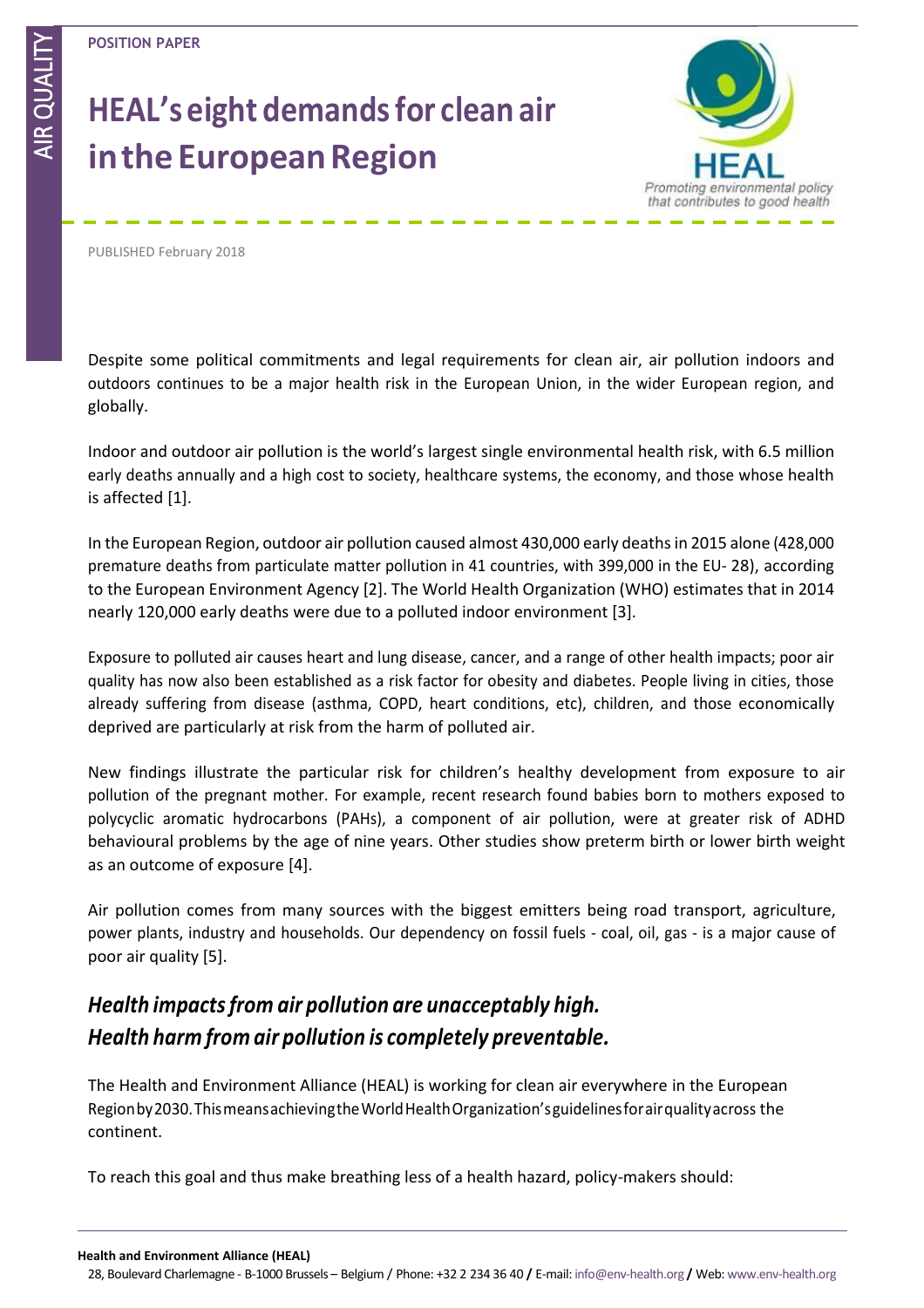### **1 MAKEAIRQUALITYAPOLITICAL PRIORITY**

Given its high toll on health, healthcare systems and the economy, tackling air pollution should be made a priority at the highest governmental levels, across ministries and agencies, as well as at local and city level. This includes providing adequate financing for outdoor and indoor air quality measures as well as ensuring that the effects of energy, transport and other investment strategies and measures on air quality are taken into account.

#### **2 PRIORITISEADDRESSINGHEALTHVULNERABILITIESANDINEQUALITIESWHENTAKINGACTION**

While air pollution knows no borders and threatens the health of everyone, some people are more affected than others. This includes children, those already sick including asthma and heart patients or the elderly. Exposure of pregnant women to air pollution can already harm children even before they are born, and increase their risk for diseases later in life.

In addition, those living in poverty or with low income often have no choice but to burn coal in their home to keep warm, which leads to greater pollution indoors. People with low socio-economic status also often live in polluted areas or close to busy roads and therefore experience high industrial or traffic air pollution. When they become sick as a result of the impact of poor air quality, poverty and low income may prevent them from receiving the highest quality care.

Policy-makers should prioritise addressing these vulnerabilities and inequalities and designing measures accordingly.

### **3 UPDATEAIRQUALITYSTANDARDSTOREFLECTTHELATESTHEALTHEVIDENCE**

The World Health Organization (WHO) has issued health-based recommendations for the concentration of pollutants in the air (WHO Air Quality Guidelines) [6]. Following a recent review of the evidence, WHO is in the process of updating the guidelines (which is likely to result in stricter standards given new studies demonstrate broader health impacts).

National governments should support this WHO update and meanwhile make sure that their national standards are based on the current WHO guidelines, covering all pollutants. This process also means updating the EU's air quality standards to align particularly the currently higher annual standard for fine particulate matter (PM2.5) with WHO's recommendations. [7].

### **4 BE STRICTONSTICKINGTOOUTDOORAIRSTANDARDS**

Currently, 23 out of 28 EU Member States are breaching the Union's air quality standards, even though these standards have been in place for years[8]. The European Commission should continue to be tough on Member States and use all means available, including legal procedures, to ensure their compliance.

Policy-makers in the wider European Region should also show greater determination to keep to standards as well as improving monitoring of pollution to assess the quality of the air (e.g. by setting up more monitoring stations, monitoring all pollutants and sending out alerts). This is especially important given that for some pollutants, such as particulate matter, no safe thresholds exist. Exposure should therefore be kept as low as possible.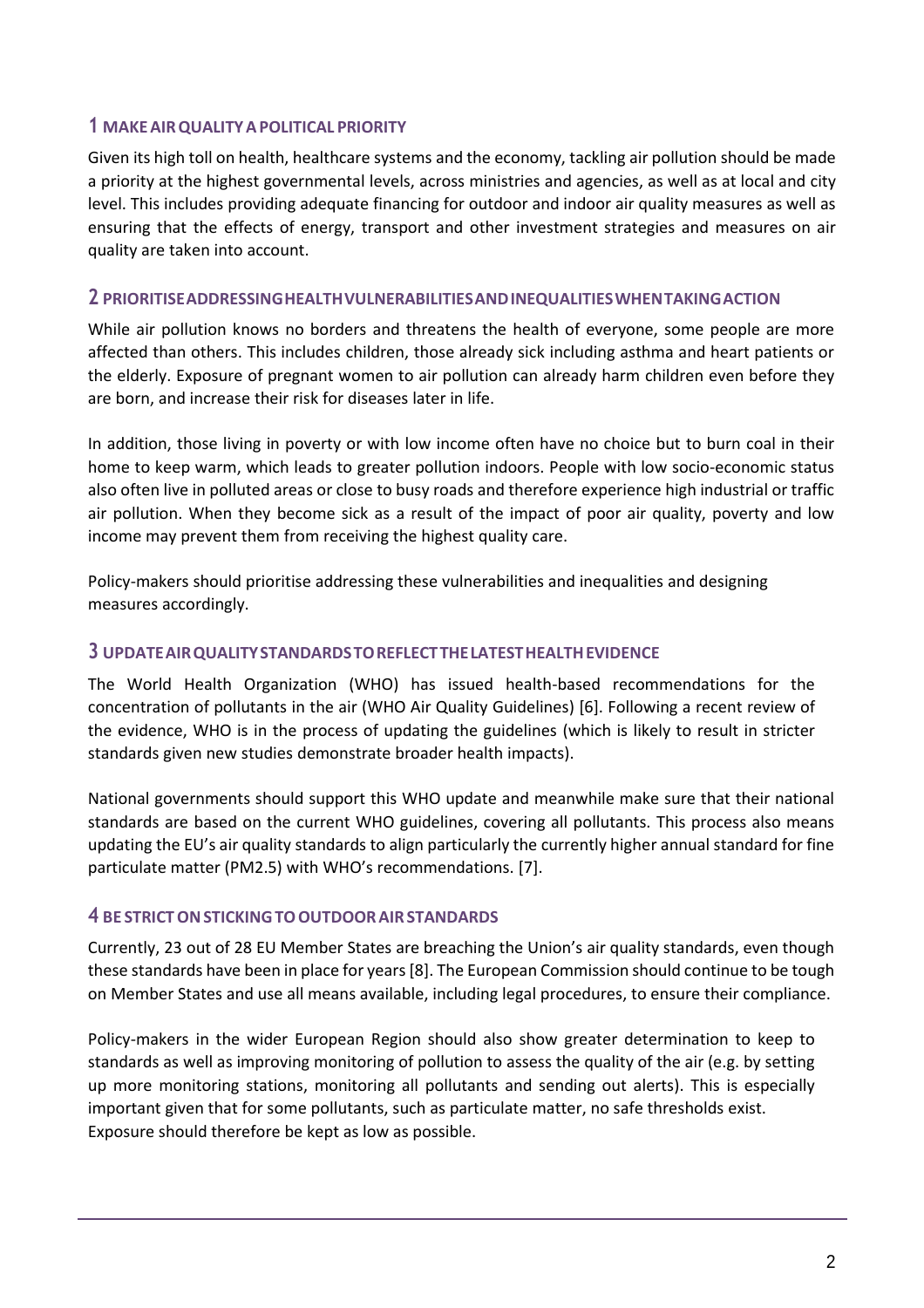#### **5 INCREASEANDSUPPORTEFFORTSTOCUTAIRPOLLUTIONAT THESOURCE**

Cutting pollution where it starts is the most cost-effective way to achieve clean air. The European Union has recently adopted key legislation for source control including the National Emissions Ceilings Directive (NEC), pollution control from large combustion sources, particularly coal plants (LCP BREF), and Euro 6/VI vehicle emission standards [9].

For many of these laws, member states' determination and commitment are needed to achieve the envisaged reductions. However, the health benefits are huge, which is why policy-makers should put their energy into making the changes happen rather than seeking exemptions or attempting to undermine the regulation.

Leaders in countries outside the European Union should also strive to implement the EU's legal framework and to achieve reductions as soon as possible. The EU should encourage and provide financial support to achieve emission cuts in neighbouring countries, as the burden of air pollution is a shared one.

#### **6 TACKLE INDOORAIR POLLUTION**

People spend the majority of their time indoors. The quality of inside air is significantly affected by the air outside as well as by indoor factors. At present, too few countries collect evidence on this serious health threat and only some have set indoor air quality standards [10].

If policy makers are serious about protecting health from air pollution, they need to give equal weight to indoor air quality measures, including the development of health-based standards. Many of the same measures required to improve indoor air, also benefit the climate, such as investing in energyefficient buildings.

#### **7 INVOLVE THEHEALTHSECTORANDCITIZENS**

Health ministers and ministries and the non-governmental health sector need to be jointly involved in decisions around air pollution and in communicating on the health benefits and how this relates to disease prevention. This implies creating opportunities to bring air pollution considerations into planning, strategies and decisions in the environment, energy, transport, housing, and agriculture sectors. It is also important that the health costs of air pollution are taken into account in costing decisions and the financing of future projects.

The health sector and civil society has already made a major contribution to raising awareness of the health costs of air pollution. Across the European Region, more and more citizens' and health professionals' initiatives have been demanding clean air. These efforts are contributing to public understanding of the risks of air pollution exposure through health led communication initiatives, with the help of personalised monitoring and city level focus (e.g. Unmask my city, BreatheLife campaign [11]). These

initiatives should be supported and incorporated into air quality efforts, particularly at local level.

Personal and public education on the need for clean air everywhere can also be improved by air pollution alerts. For example, policy-makers should provide a mandatory, public alert system for peak pollution episodes, including tailored communication for vulnerable groups such as text message alerts, radio or broadcast announcements. In addition, decision-makers need to better communicate the benefits to health that can be gained from air quality measures.